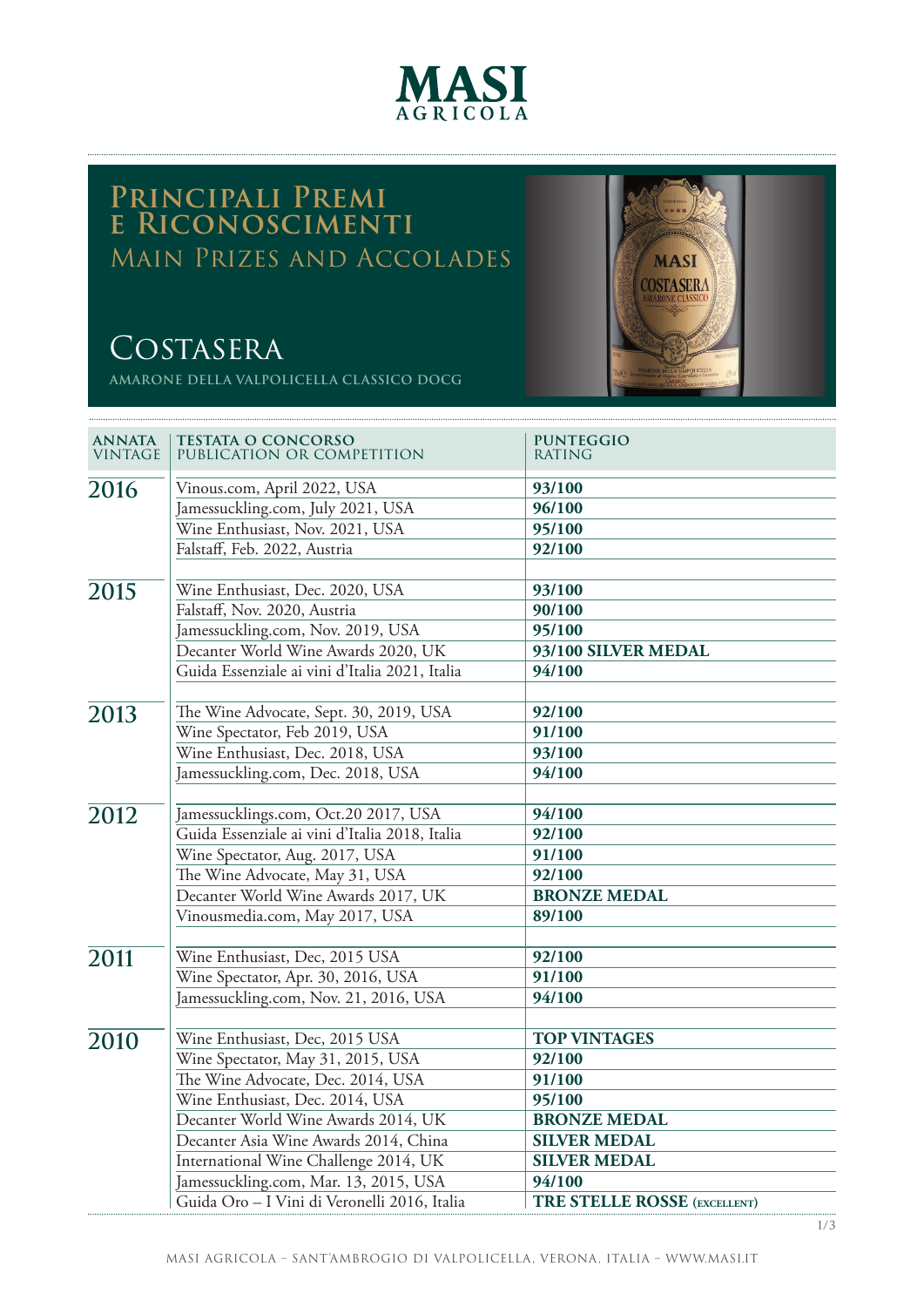### **Principali Premi e Riconoscimenti** Main Prizes and Accolades

# **COSTASERA**

**AMARONE DELLA VALPOLICELLA CLASSICO DOCG**



| <b>ANNATA</b><br><b>VINTAGE</b> | <b>TESTATA O CONCORSO</b><br>PUBLICATION OR COMPETITION                             | <b>PUNTEGGIO</b><br>RATING          |
|---------------------------------|-------------------------------------------------------------------------------------|-------------------------------------|
| 2009                            | Wine Spectator, Sept. 30, 2013, USA                                                 | 92/100                              |
|                                 | The Wine Advocate, Oct. 2013, USA                                                   | 91/100                              |
|                                 | Wine Enthusiast, Nov.1, 2013, USA                                                   | 94/100 - CELLAR SELECTIONS          |
|                                 | Jamessuckling.com, Dec. 20, 2013, USA                                               | 91/100                              |
|                                 | Vinousmedia.com, Mar. 2014, USA                                                     | 89/100                              |
|                                 | Snooth.com, Feb. 4, 2014, USA                                                       | 89/100                              |
|                                 | Guida Oro - I Vini di Veronelli 2014, Italia                                        | <b>TRE STELLE ROSSE</b> (EXCELLENT) |
|                                 | Annuario dei Migliori Vini Italiani -                                               | 90/99                               |
|                                 | Luca Maroni 2014, Italia                                                            |                                     |
| 2008                            | Wine Enthusiast, Nov. 2012, USA                                                     | 91/100                              |
|                                 | Decanter Asia Wine Awards 2013, China                                               | <b>BRONZE MEDAL</b>                 |
|                                 | International Wine Challenge 2012, UK                                               | <b>SILVER MEDAL</b>                 |
|                                 | Vinousmedia.com, Mar. 2014, USA                                                     | 92/100                              |
| 2007                            | Wine Spectator, Oct. 2011, USA                                                      | 92/100                              |
|                                 | The Wine Advocate, Feb. 2011, USA                                                   | 91/100                              |
|                                 | Wine Enthusiast, 2011, USA                                                          | 90/100 - TOP 100 CELLAR SELECTIONS  |
|                                 | Decanter Asia Wine Awards 2012, China                                               | <b>BRONZE MEDAL</b>                 |
|                                 | James Suckling.com, Apr. 25, 2011, USA                                              | 92/100                              |
|                                 | The World of Fine Wines, 2012, UK                                                   | 17/20                               |
|                                 | Guida Oro - I Vini di Veronelli 2011 e 2013, Italia                                 | <b>TRE STELLE ROSSE (EXCELLENT)</b> |
| 2006                            | Wine Spectator, Jul. 31, 2010, USA                                                  | 91/100                              |
|                                 | The Wine Advocate, Oct. 2009, USA                                                   | 90/100                              |
|                                 | Wine Enthusiast, 2011, USA                                                          | 90/100                              |
|                                 | Decanter, 2010, UK                                                                  | 19/20                               |
|                                 | James Suckling.com, Apr. 11, 2011, USA                                              | 93/100                              |
| 2005                            | Wine Enthusiast, Dec. 1, 2008, USA                                                  | 90/100                              |
|                                 | International Wine Challenge 2008, UK                                               | <b>SILVER MEDAL</b>                 |
| 2004                            | Wine Enthusiast, Dec 1, 2008, USA                                                   | 91/100                              |
|                                 | Annuario dei Migliori Vini Italiani -                                               | 90/99                               |
|                                 | Luca Maroni 2008, Italia<br>Guida dei Vini Italiani - Luca Maroni 2008, Italia      | 90/99                               |
|                                 | Vini Buoni d'Italia - Touring Club Italiano 2008, Italia CORONA D'ORO (OUTSTANDING) |                                     |
|                                 |                                                                                     |                                     |
| 2003                            | Wine Spectator, 2007, USA                                                           | 90/100                              |
|                                 | Wine Enthusiast, 2007, USA                                                          | 90/100                              |
|                                 | Decanter World Wine Awards 2007, UK                                                 | <b>BRONZE MEDAL</b>                 |
|                                 | International Wine Challenge 2007, UK                                               | <b>SILVER MEDAL</b>                 |
|                                 | International Wine&Spirit Competition 2007, UK                                      | <b>SILVER MEDAL</b>                 |
| 2001                            | Wine Enthusiast, 2006, USA                                                          | 90/100                              |
|                                 | Decanter World Wine Awards 2005, UK                                                 | <b>BRONZE MEDAL</b>                 |
|                                 | International Wine Challenge 2005, UK                                               | <b>GOLD MEDAL</b>                   |
|                                 | International Wine&Spirit Competition 2006, UK                                      | <b>SILVER MEDAL</b>                 |